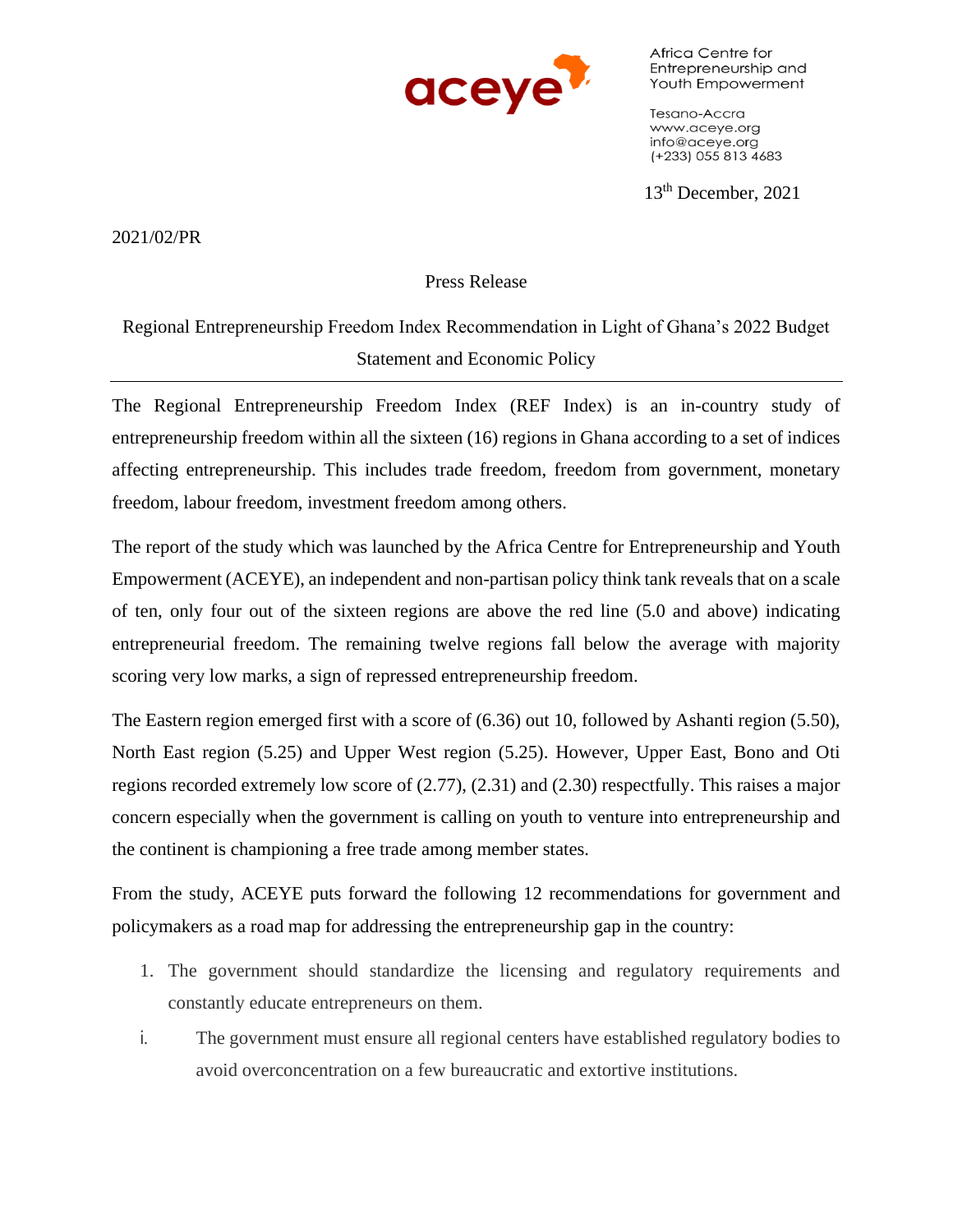- ii. The government's digitization agenda must make each region autonomous in the delivery or issuing of permits/licensing or Certification
- iii. The National Commission for Civic Education must liaise with various regulatory and licensing bodies to complement the government's efforts towards its entrepreneurial drive using cost-effective means to educate, inform, update and incorporate feedback from entrepreneurs as a participatory means to build inclusive institutions.
- iv. Government must reduce the cost of registering a business by 50% among natives and foreigners.
- v. Deregulate the registration of businesses by eliminating letters of consent from auditors to encourage the ease of acquiring business registration certificate.
- 2. Legal education must be freed to encourage innovations that could engender a more robust way of addressing challenges such as complexity of judicial processes and missing case dockets the judiciary is engulfed in. Government should provide resources, encourage judicial effectiveness and integrity.
- 3. Banking services must be localized and accommodative of start-ups.
- i. The banking act must be amended to ensure banks and other financial institutions can provide customized, value-centered packages that suit Small and Medium Enterprises at the regional level.
- 4. The interest rate must be lowered for these regions.
- i. The Bank of Ghana must reduce its monetary policy rate from 14.5% to the Universal Banks and other regulated financial institutions to at least 10% by the first quarter of 2022.
- ii. The Central Bank must decrease the minimum capital of 400million cedis required to set up a bank to at least 300million cedis. This will help break the monopoly of profiteering by existing banks and encourage the creation of indigenous banks. This would also reduce the number of loan defaulters due to high-interest rates
- 5. Local chiefs must set a target of having their area as litigation-free areas.
- 6. The government should not waste monies on creating state enterprises in these regions.
- i. These regions are already suffering from governments inactions and actions thus any attempt to build state enterprises in these regions contributes to the government's